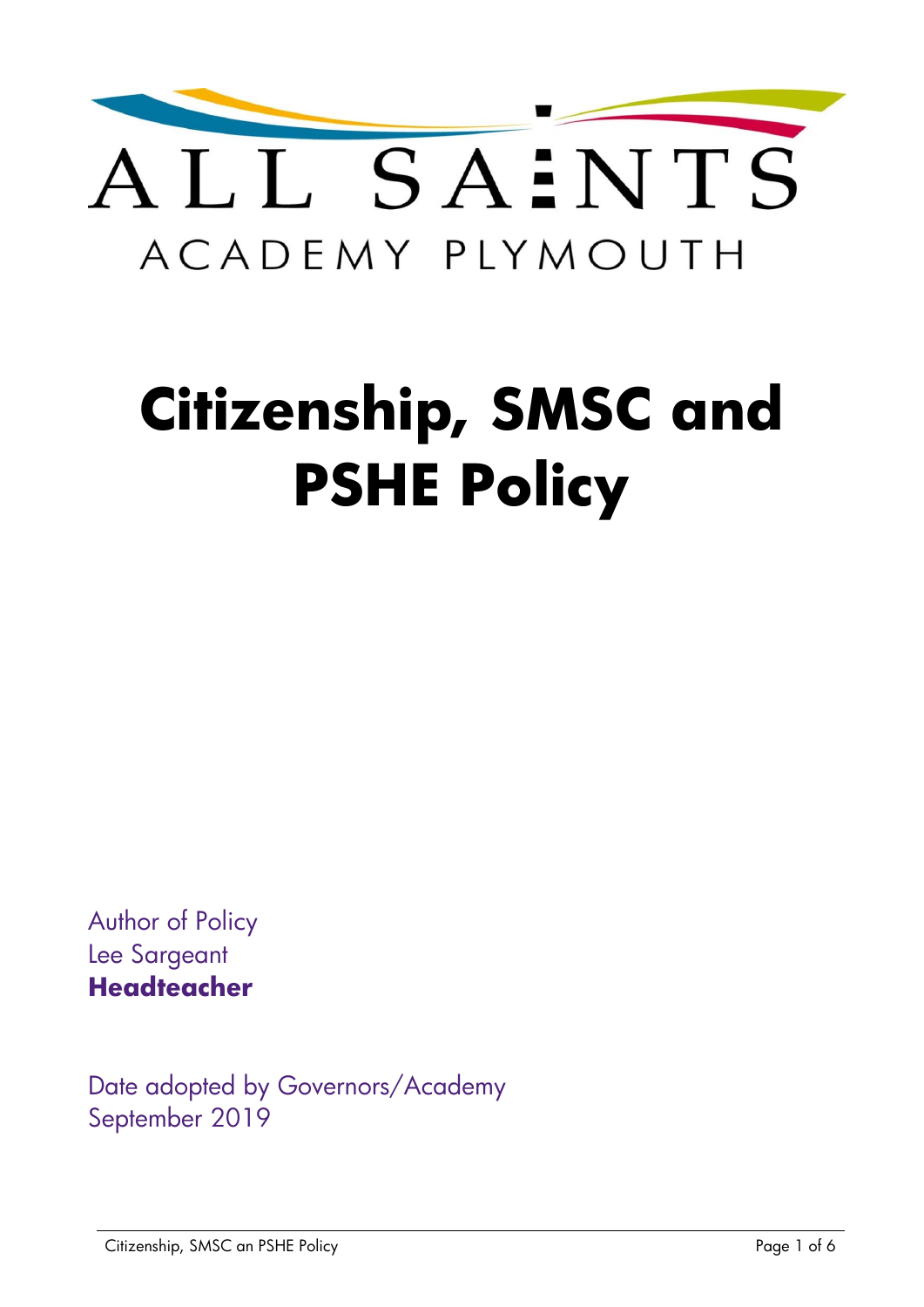#### **OUR MISSION**

'I have come that they may have life and have it to the full' John 10:10

**All Saints Academy** ensures that every student is **well-educated**, prepared for the **future** and is able to **live life** to the full.

#### **OUR VALUES**

To achieve our mission, we have four core values:

- FAITH putting Christian faith at the heart of every action and providing a safe environment and caring ethos for all
- FOUNDATIONS creating strong foundations in learning, behaviour and success for all
- FAMILY understanding the importance of family, the value of community and ensuring support for all
- FUTURES preparing for bright futures shaped from excellent progress, achievement and choice for all

This policy and the associated procedures are based on these principles, aims and beliefs.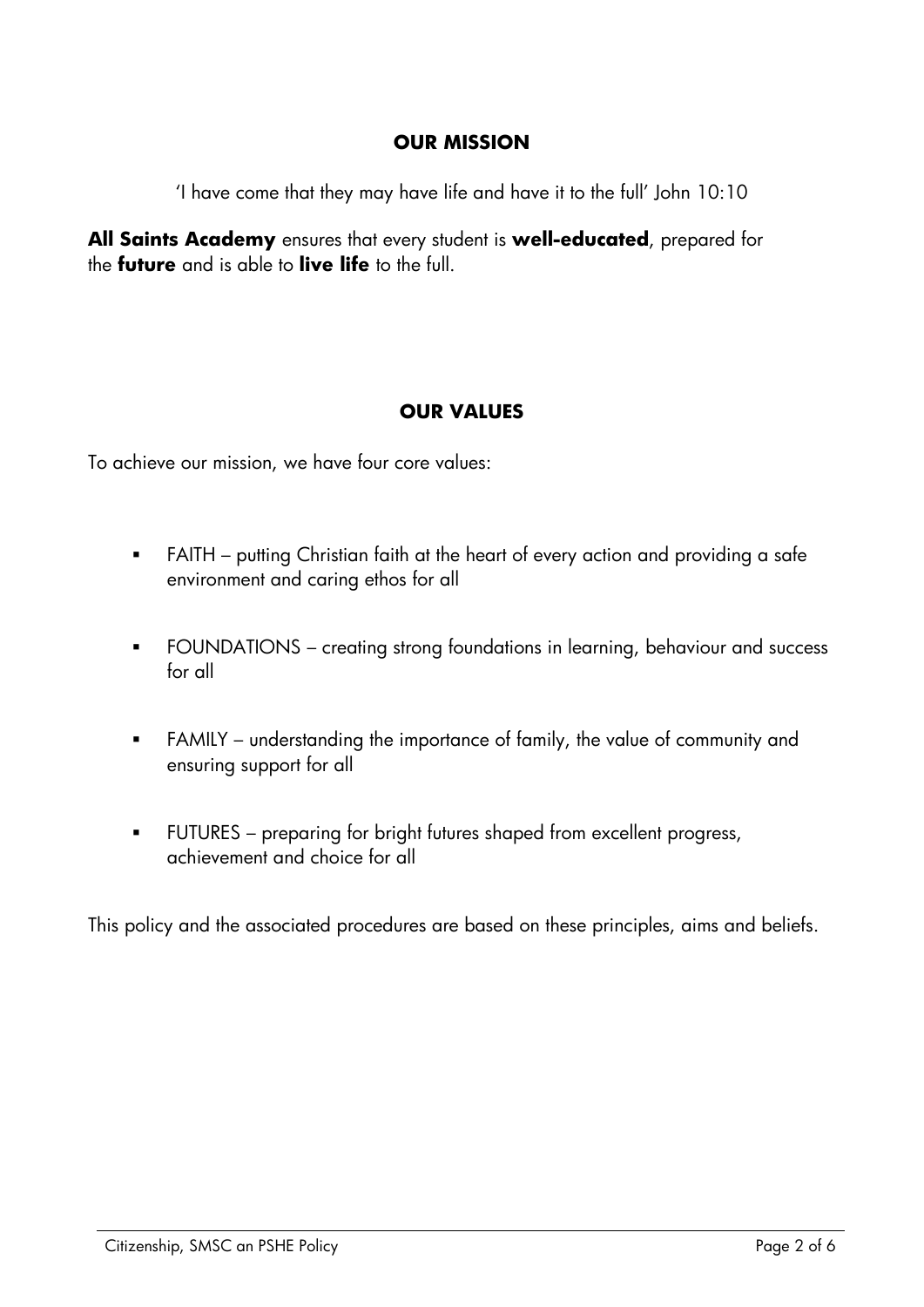# **Introduction**

At All Saints Church of England Academy, Plymouth education in Citizenship, SMSC and PSHE is recognised as an essential part of the student's full educational entitlement. The values and ethos of the Academy are central to our Citizenship policy.

We believe that Citizenship, SMSC and PSH education gives students the knowledge, skills and understanding to play an effective role in society at local, national and international levels and helps them to become informed, thoughtful and responsible citizens who are aware of their duties and rights.

Citizenship promotes students' spiritual, moral, social and cultural development, making them more self-confident and responsible both in and beyond the classroom. It encourages students to play a helpful part in the life of the Academy, neighbourhood, community and the wider world.

Furthermore, Citizenship teaches students about our economy and democratic institutions and values; 'encourages respect for different national, religious and ethnic identities; and develops students' ability to reflect on issues and take part in discussions' [The National Curriculum Handbook for Secondary Teachers in England 1999 QCA/99/458 p183].

This policy aims to establish the principles for effective delivery of Citizenship, SMSC and PSH education at All Saints Academy.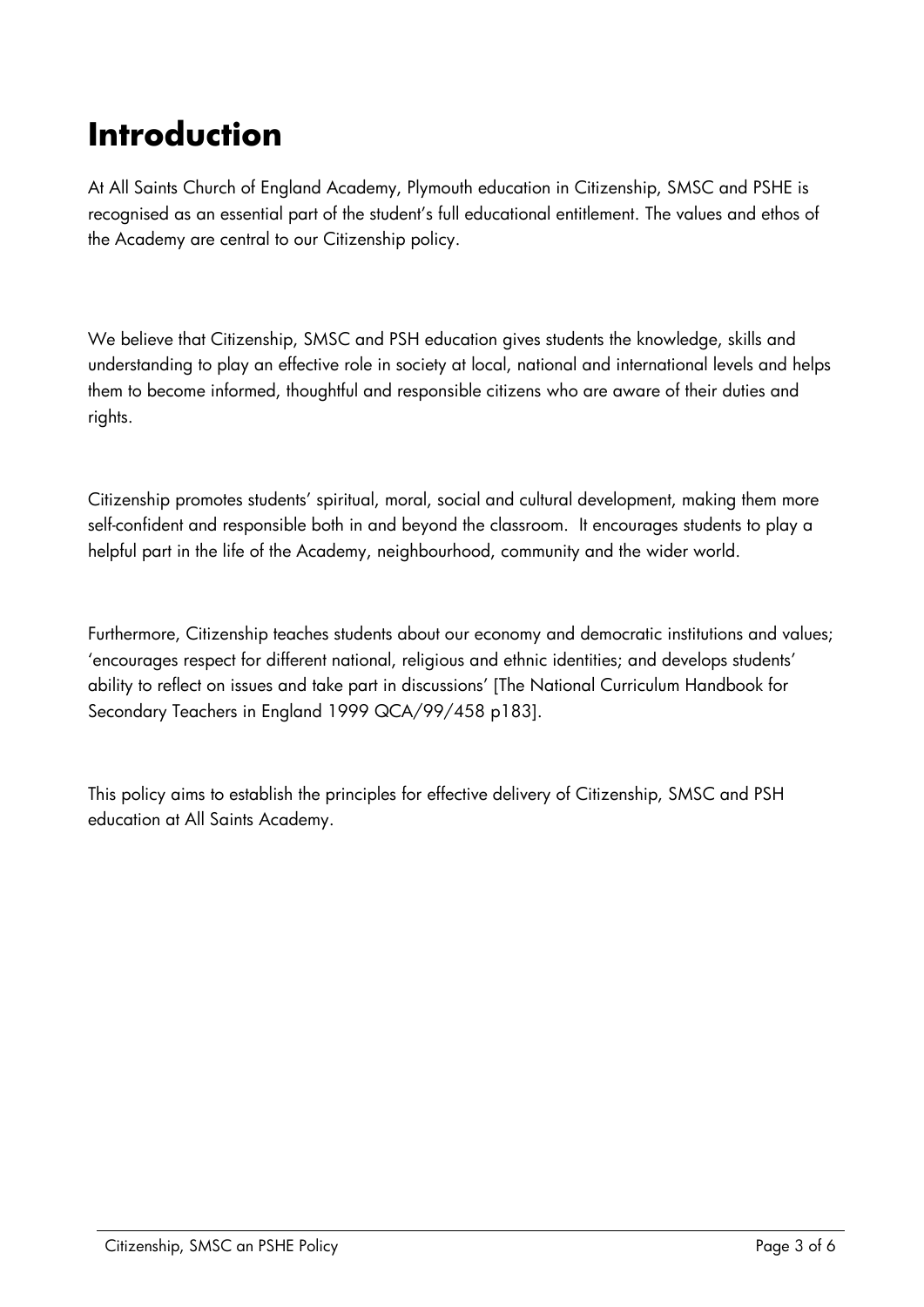# **Purpose**

The aims of Citizenship, SMSC and PSH education at All Saints Academy are to enable young people to:

- gain knowledge and understanding about the basis of cultural heritage and the development of different communities;
- develop their self-confidence and decision making skills;
- enquire about differences, injustices, rights and responsibilities within their own and the wider community;
- gain an appreciation of the necessary part they play within the community of the Academy and how this is reflected in the wider community;
- learn about institutions, issues, problems and practices of our democracy.
- take an interest in topical and controversial issues and to engage in discussion and debate.
- play an active role in the life of the Academy, neighbourhoods, communities and wider society as active and global citizens.
- gain responsibility opportunities such as Academy council, peer mentors and other leadership roles.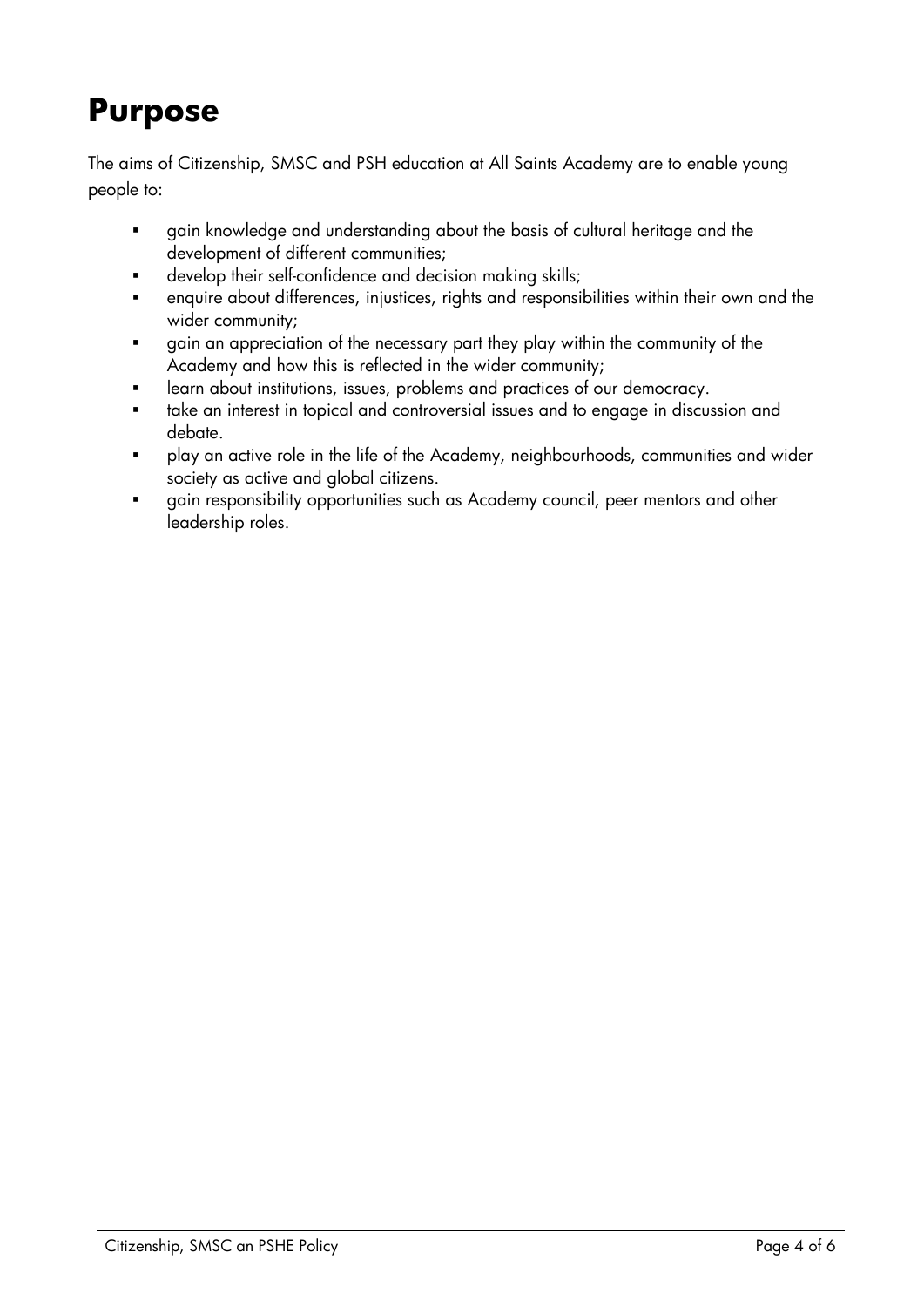# **Procedure**

Citizenship education will be delivered according to the requirements of the National Curriculum programmes of study at Key Stages 3 and 4.

- Through Drop-Down Days
- **Fall Through the Tutor Programme**
- Through enrichment experiences
- At both Key Stages Citizenship education is supported in all areas of the curriculum. This is monitored by cross-curricular audit
- **•** Opportunities for students to experience active involvement in decision-making in the Academy will be provided via the Student Council

#### **Policy Links**

- Behaviour Policy
- Equality Policy
- Collective Worship

#### **Monitoring and Evaluation**

This policy will be reviewed as part of the Academy's policy review cycle and in the light of national and local changes. The goals and projected outcomes, together with individual assessments made using the QCA Citizenship end of Key Stage statements will be used to assess the success of the policy.

Consultation and associated feedback with staff, students and parents will inform the future development of this policy